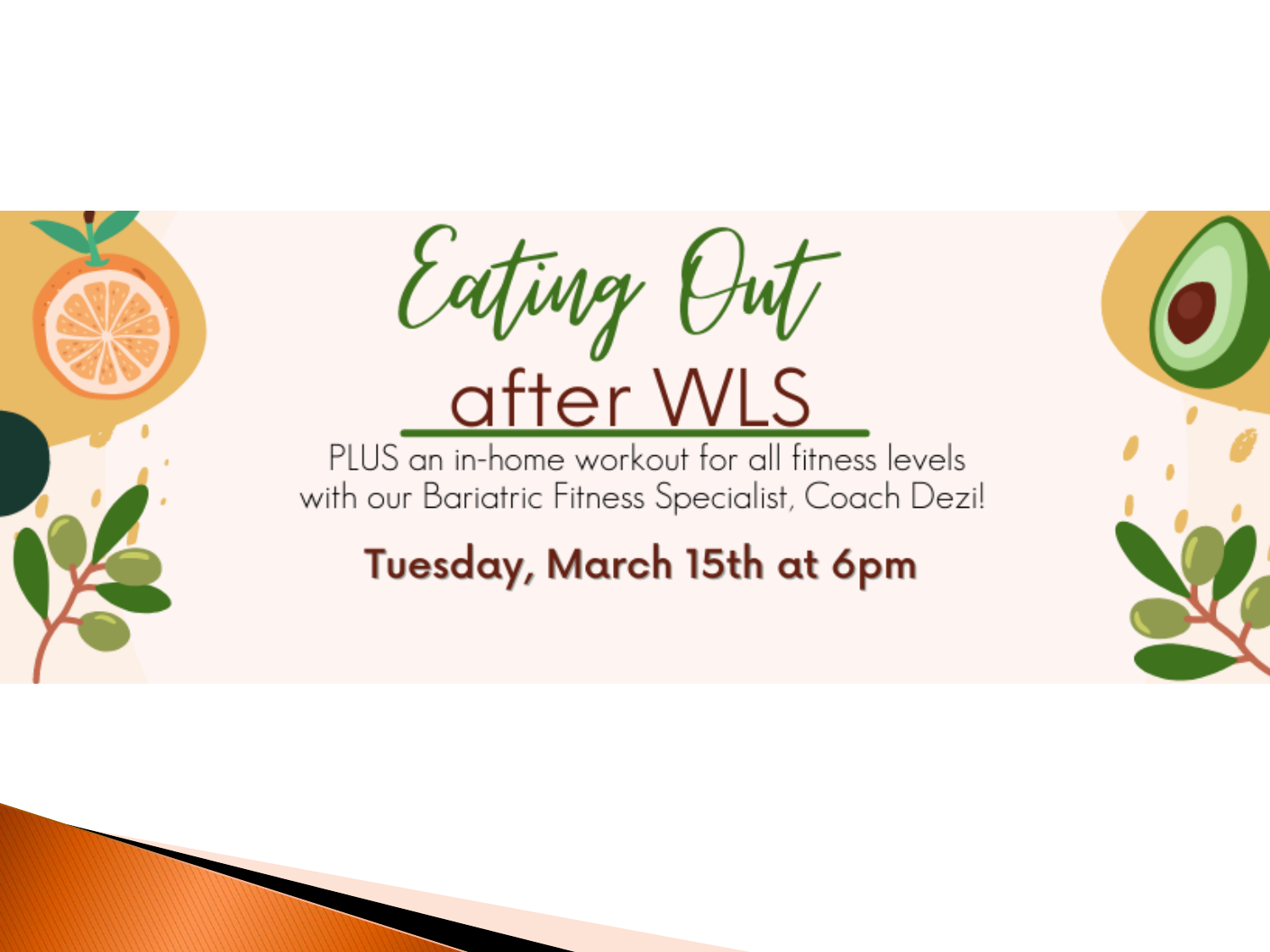## **Strategize**

▶ Your healthy lifestyle can include eating out...it just requires a little planning in advance

Ine strategy:

- Preparation
- Ordering
- Substitute
- Portions
- Pace of Eating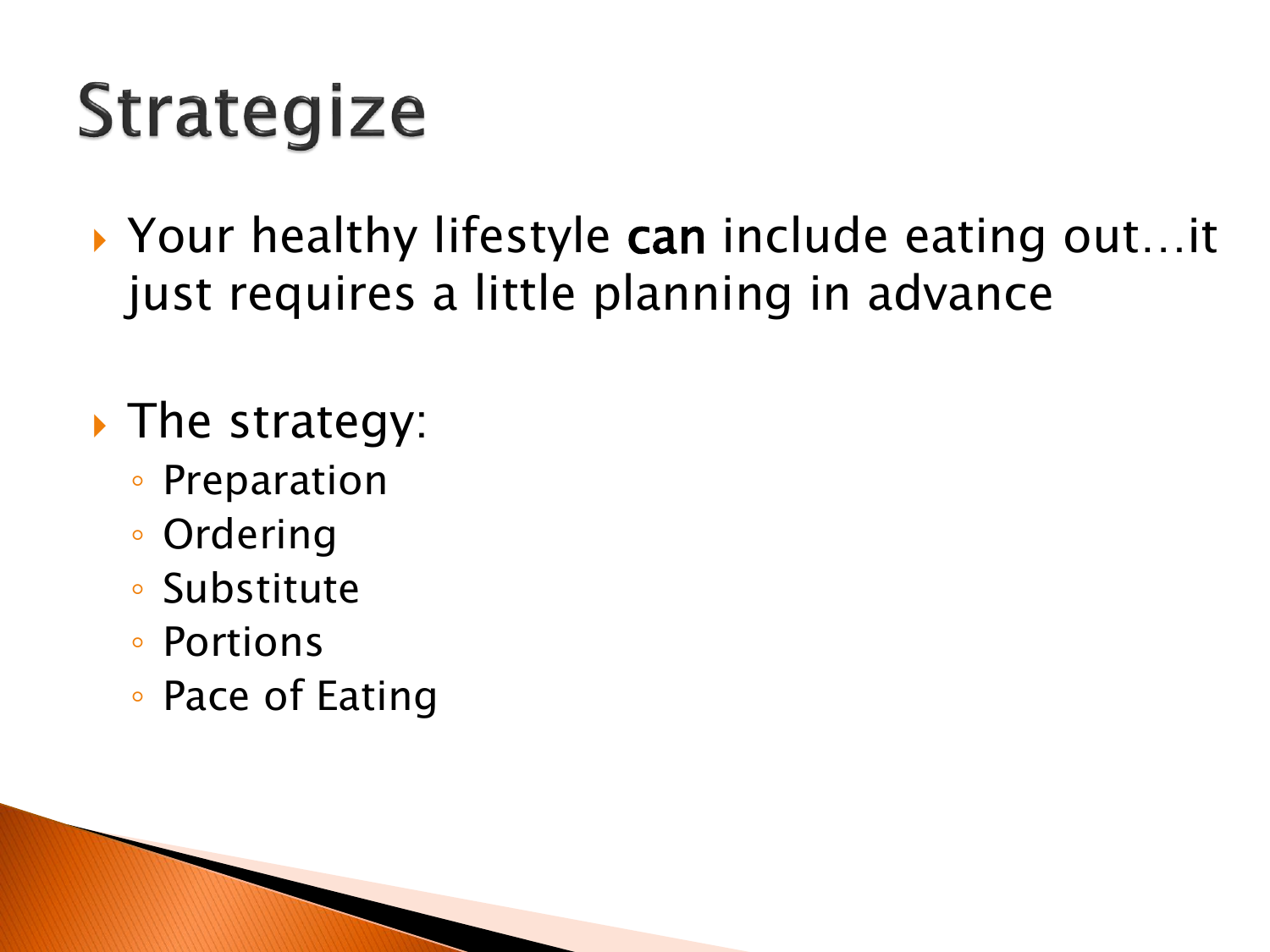## Preparation

- A healthy lifestyle always begins with a plan
- Look up the menu in advance and decide before you arrive what you will order
- Most restaurants are required by law to have all nutrients available online
- Resist the urge to "save up your calories" for the restaurant
- This can easily trigger the restrict/binge cycle
- **Resist the "all or nothing" mentality**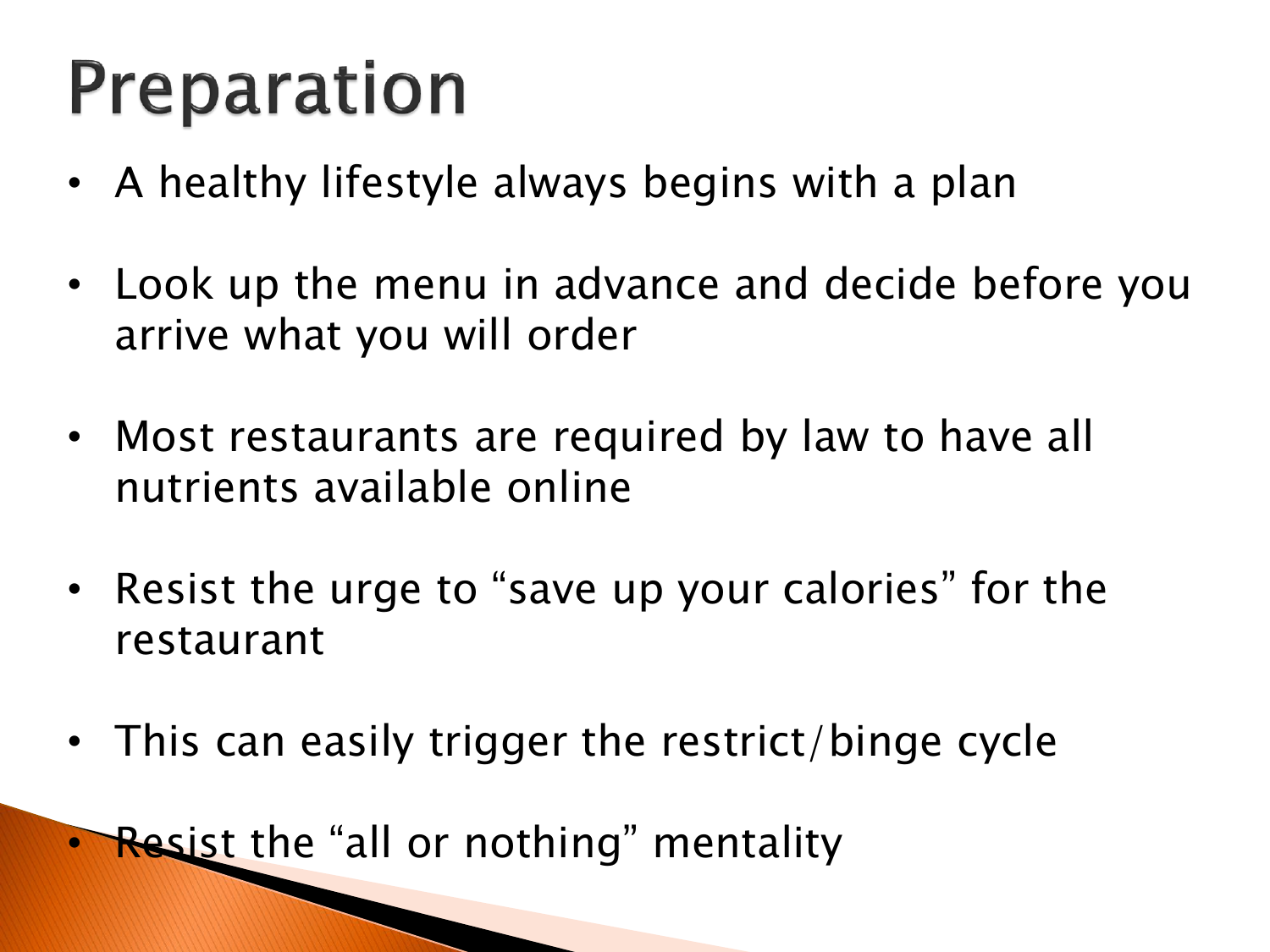## **Preparation**

- Look at the menu with a new lens
	- $\checkmark$  Resist the urge to order what you always order
	- $\checkmark$  Consider ALL of the options before making your decision
- If the menu is not online, you can likely assume that there will be a lean protein option and veggies available
- What are the lean protein options...?

**Rock Commencery**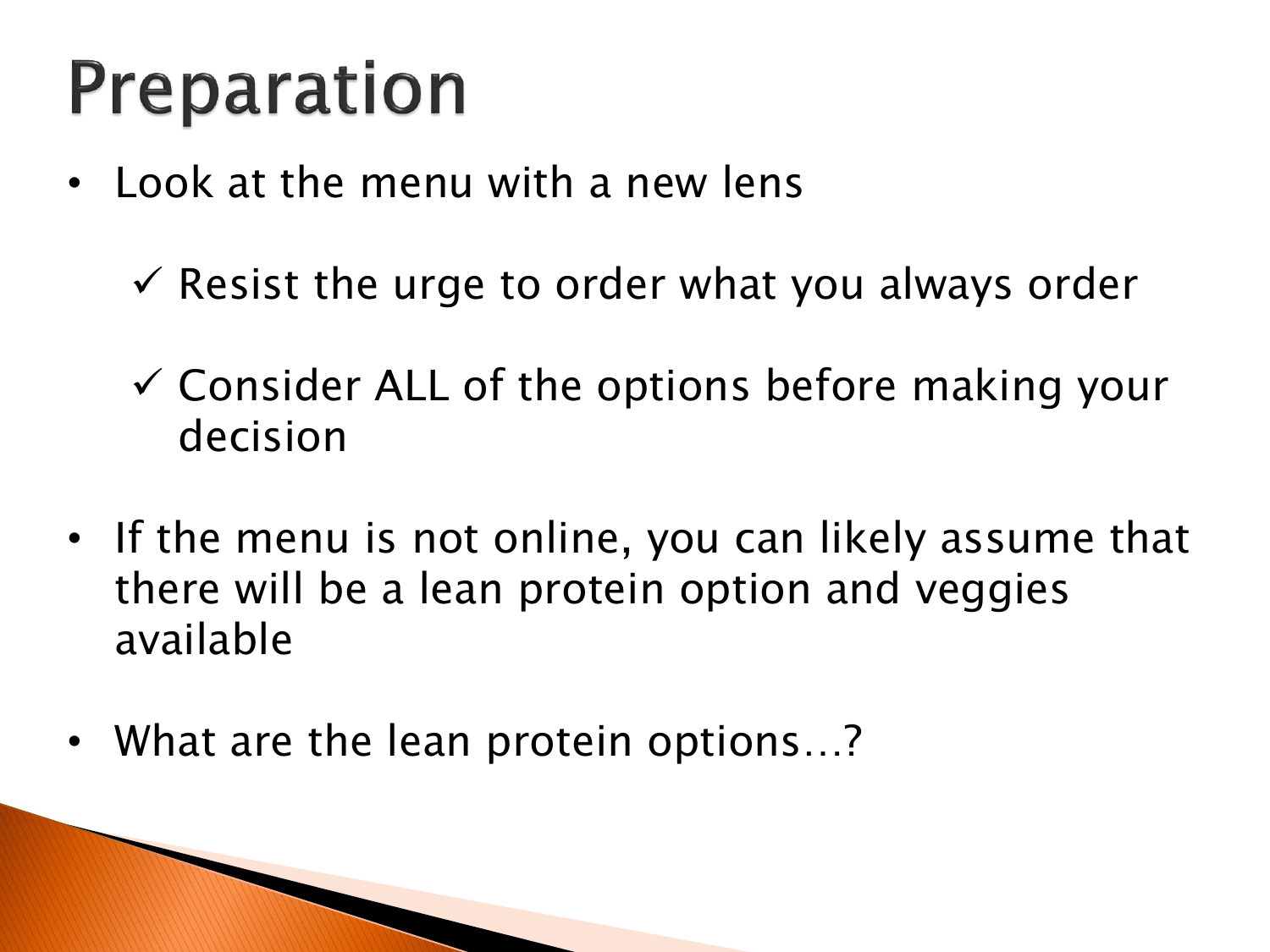## Lean cuts of beef

- Top Round
- Eye of Round
- Tip
- Full Cut Round
- Brisket, Point Portion
- Sirloin
- Top Loin
- Tenderloin
- Bottom Round
- Chuck Arm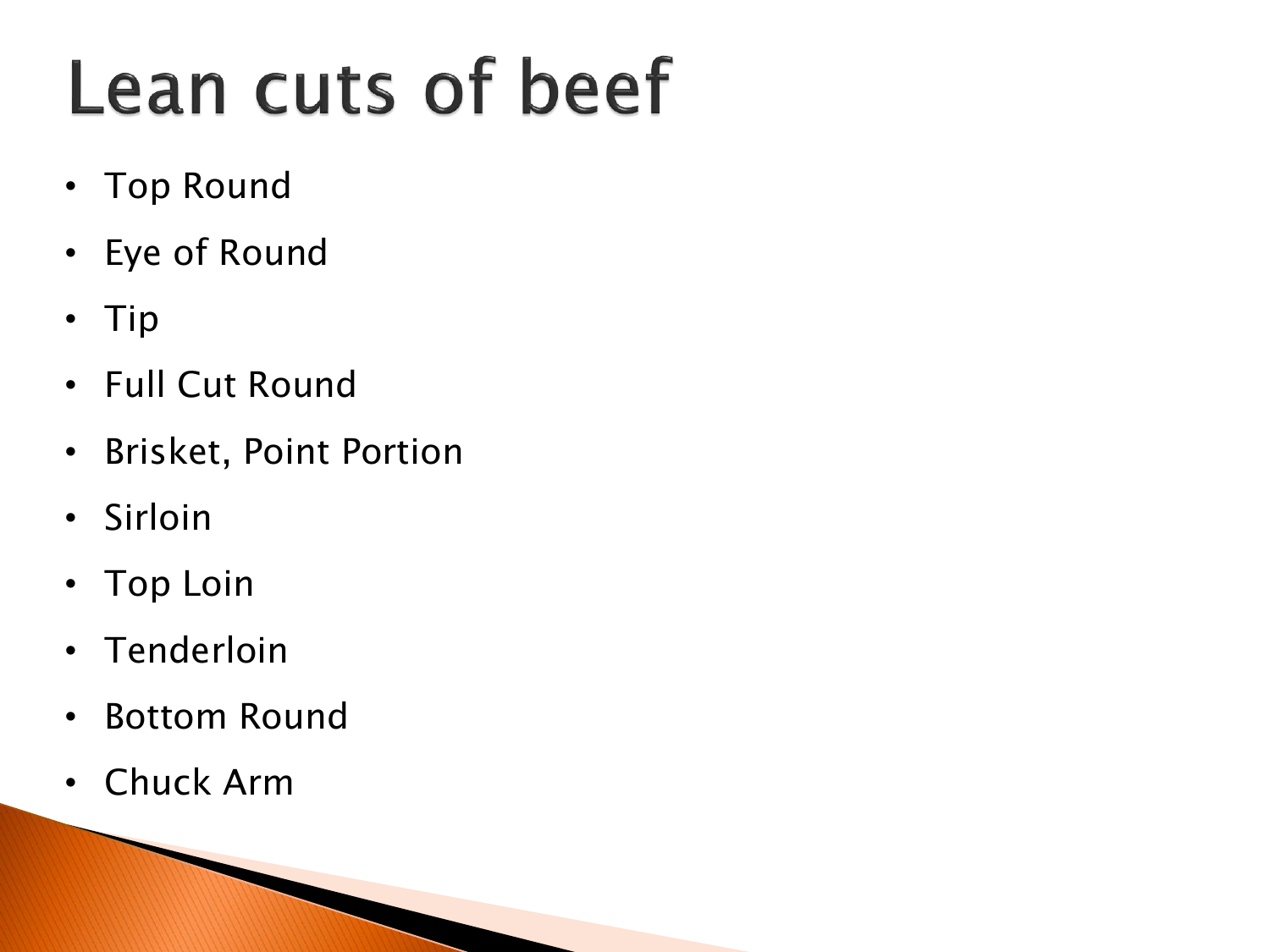## Lean cuts of pork

- Tenderloin
- Canadian Bacon
- Boneless Ham, 90-95% lean
- Center Loin Roast or Chop
- Leg, Shank & Rump Half
- Whole Leg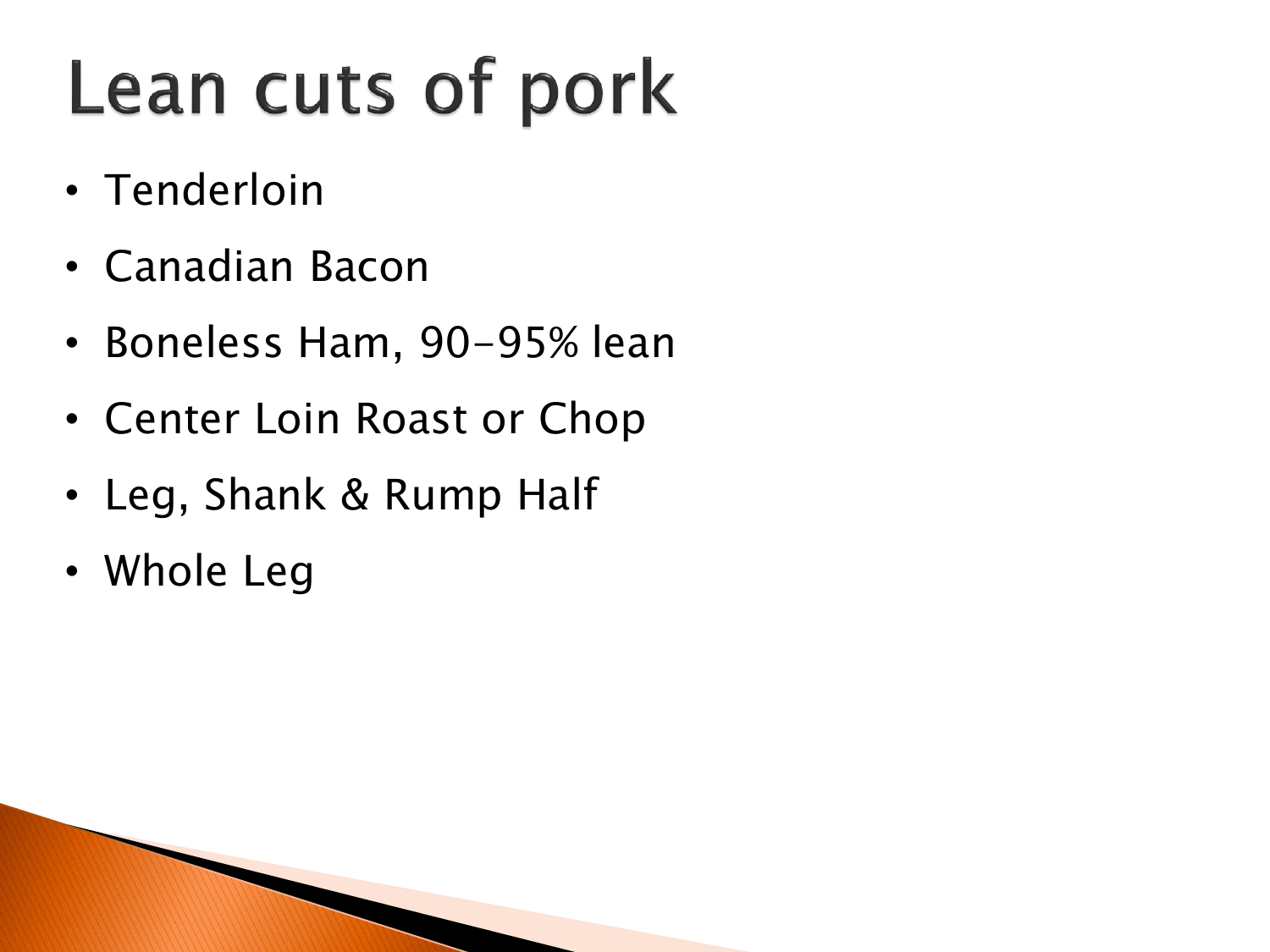## Lean cuts of yeal

- Arm Steak
- Cutlet
- Blade Steak
- Sirloin Chop
- Rib Roast
- Loin Chop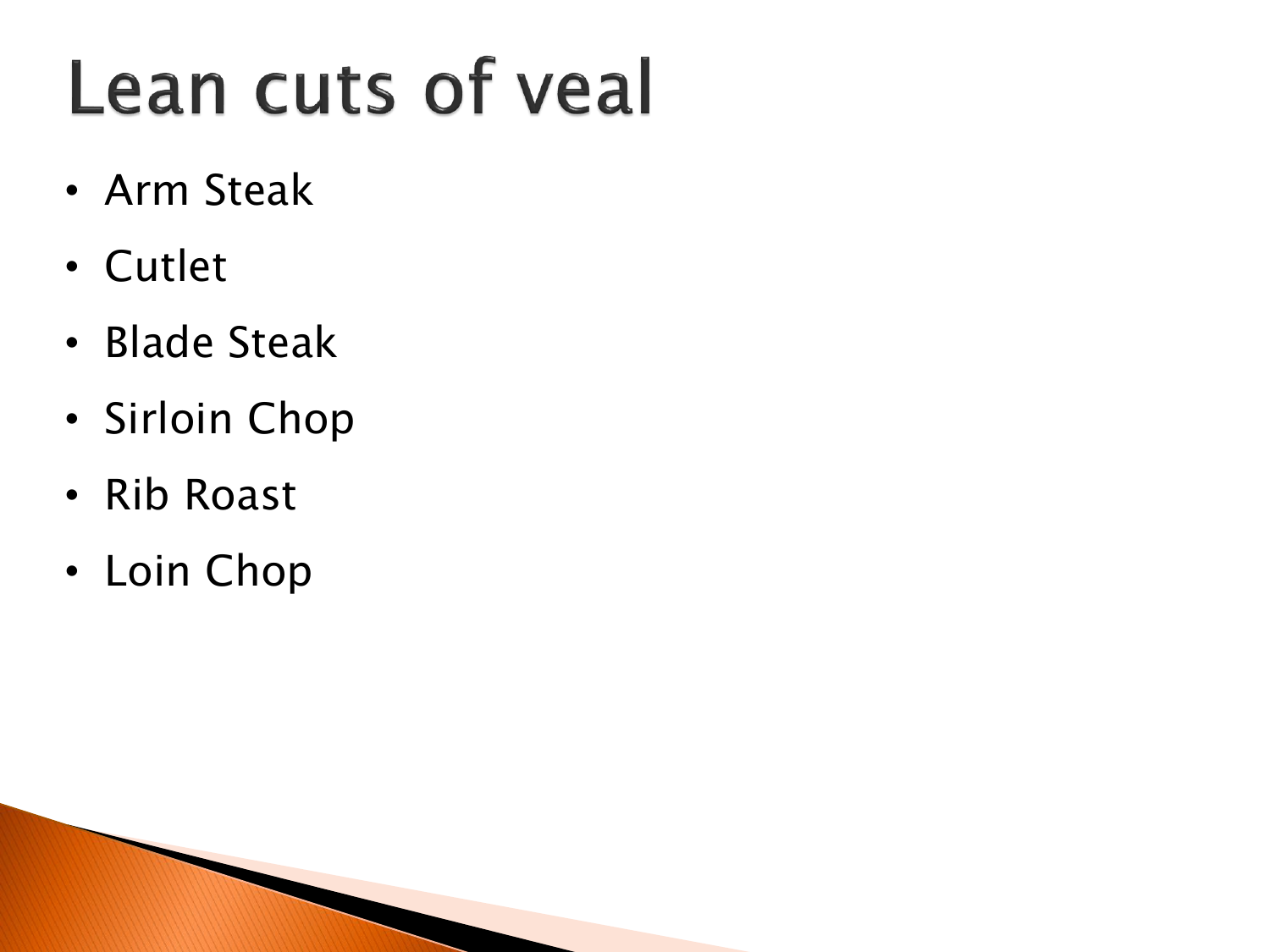## **Poultry and fish**

- ▶ Skinless chicken and turkey
- ▶ Fish is a great protein source, but be aware of the cooking method
- Grilled vs. fried
- Always look at the food label if there is one available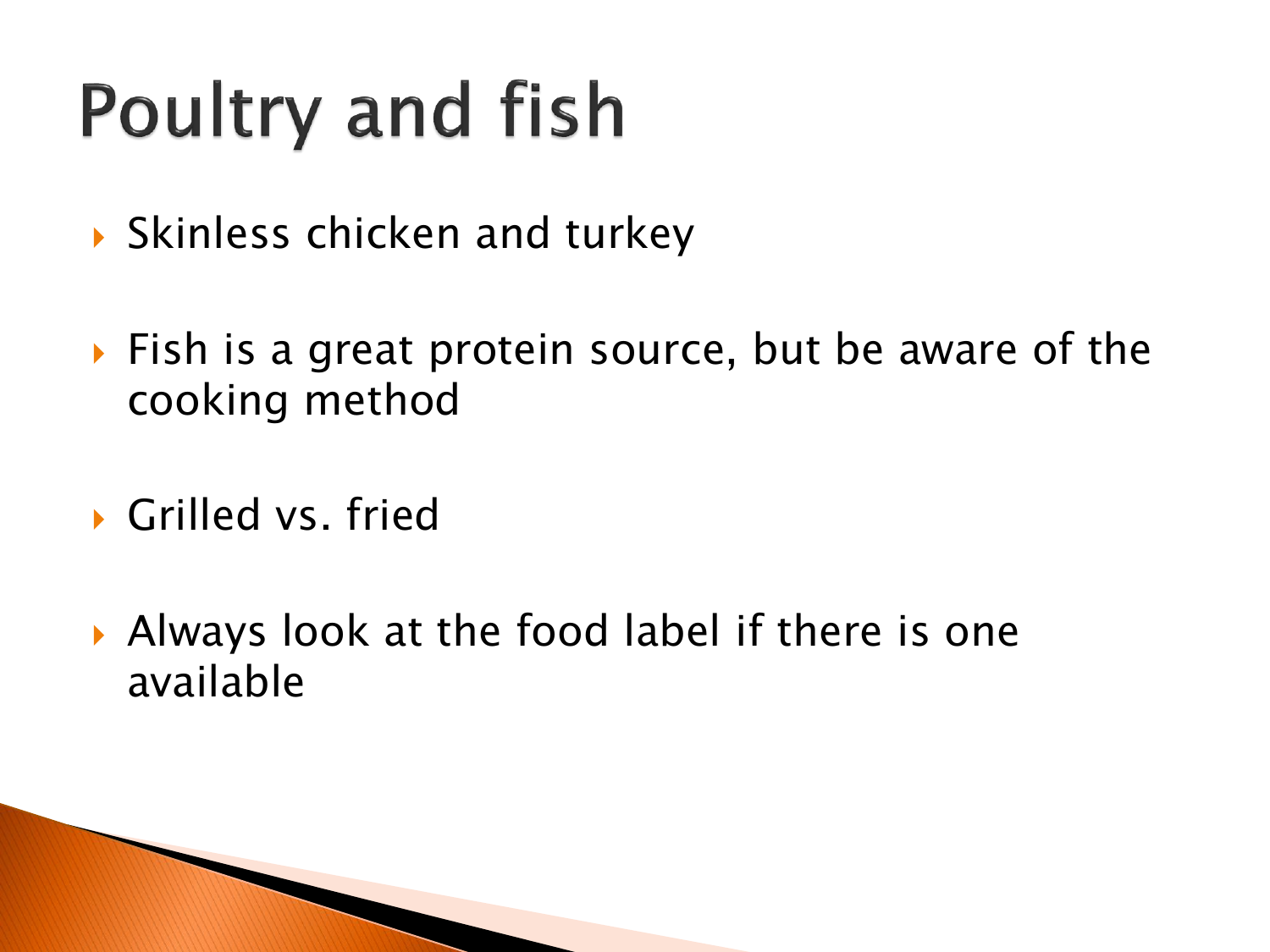# Ordering

**The Comment of Comment Comment Comment Comment Comment Comment Comment Comment Comment Comment Comment Comment** 

- Consider the timing of your fluid intake and your food intake
- It's recommended to not drink 30 minutes prior to eating and not drinking again until 30 minutes after eating
- Be deliberate when ordering. Ask questions!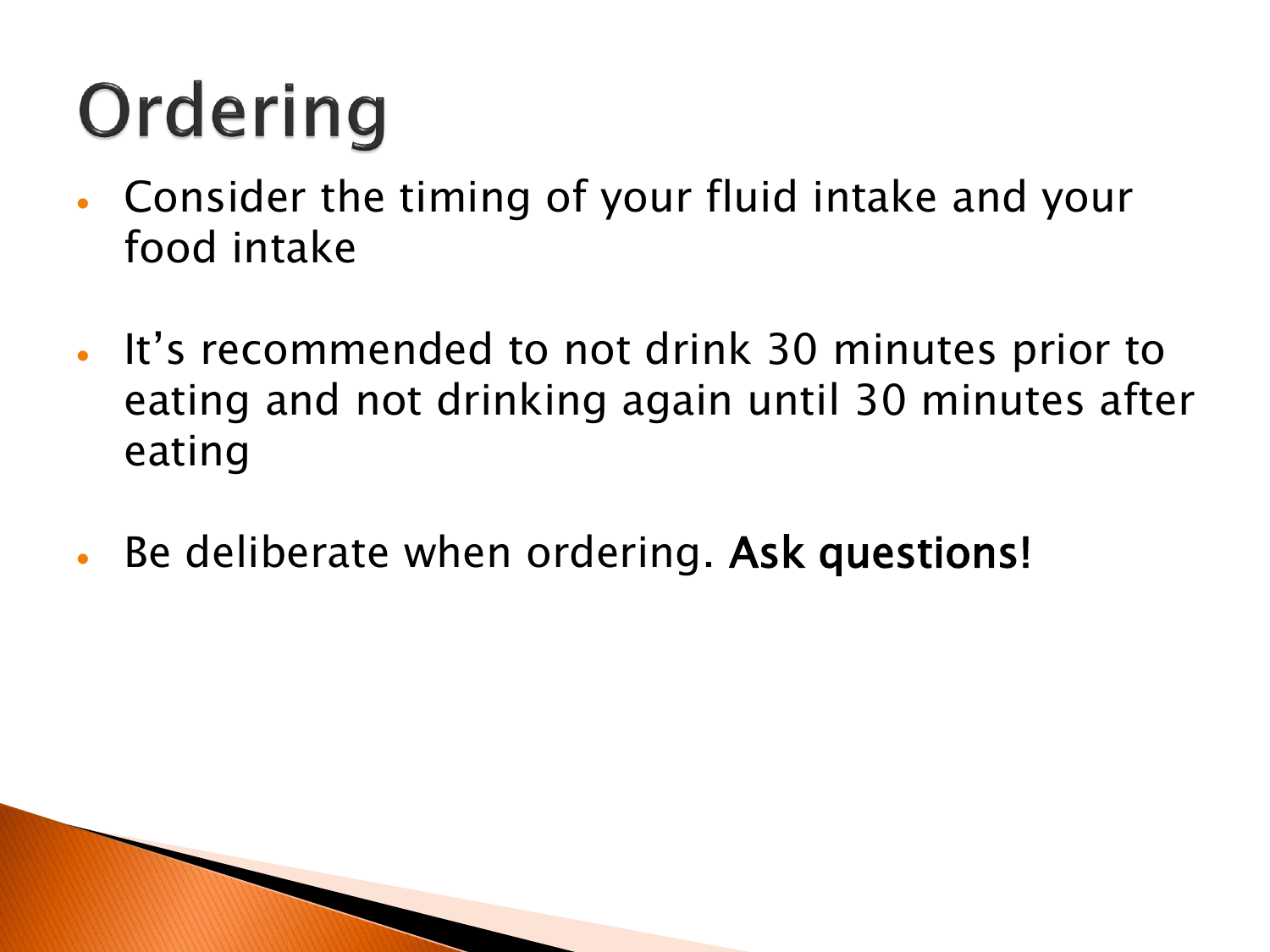# Ordering

- Ask for dressing and sauces on the side
- Clarify the cooking method
- Ask for a box in advance
- Pay attention to the descriptions
	- Lookout for these words: fried, breaded, crispy, scalloped, au gratin, smothered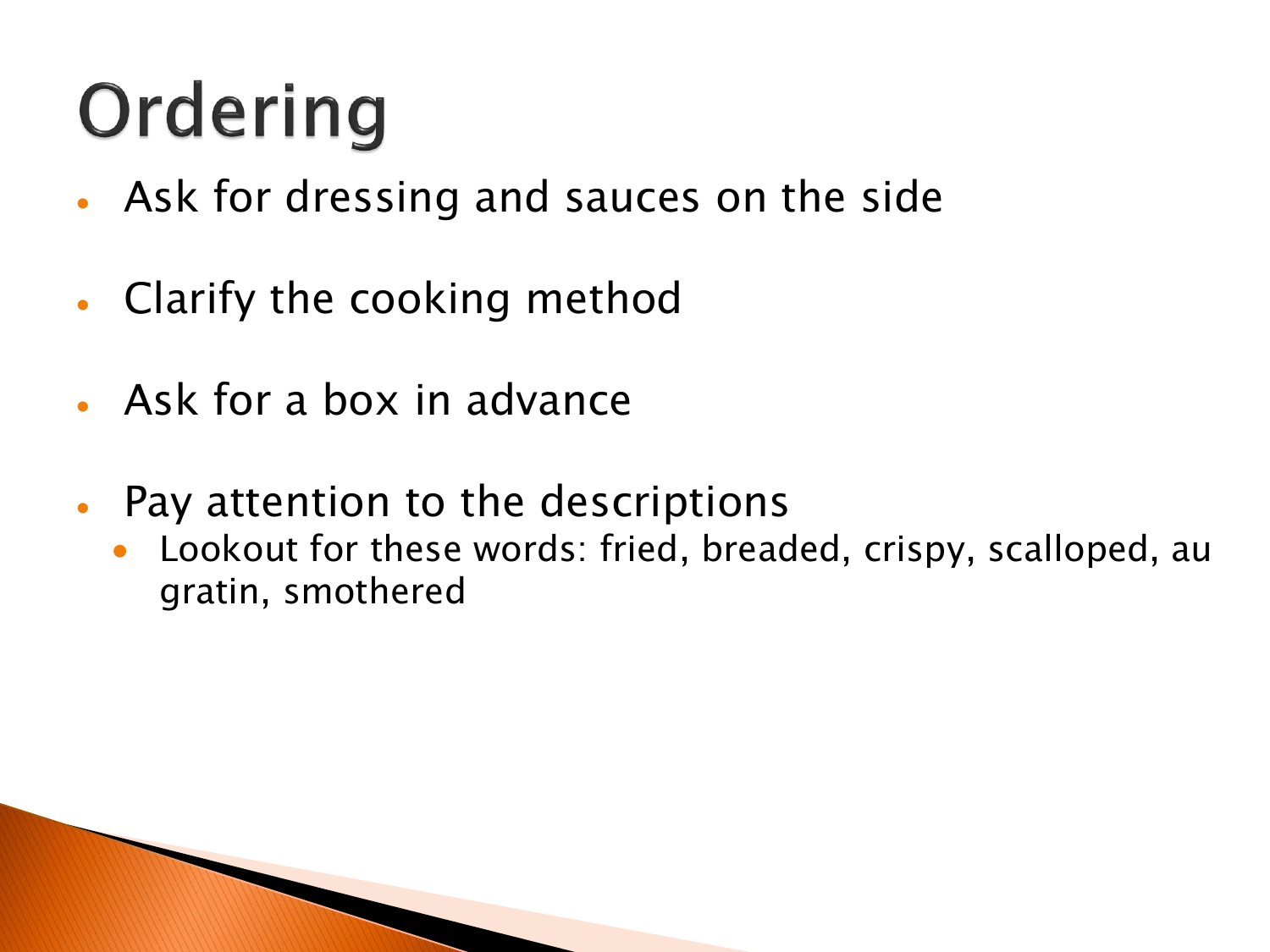## **Examples**

▶ BJ's Enlightened Entrees

- [https://www.bjsrestaurants.com/menu/enlightened](https://www.bjsrestaurants.com/menu/enlightened-entrees)entrees
- Wawa
	- [https://www.wawa.com/fresh-food/nutrition-quality](https://www.wawa.com/fresh-food/nutrition-quality-food/nutrition)food/nutrition
- ▶ Chipotle
	- <https://www.chipotle.ca/nutrition-calculator>
- Fast food meal calculator

**REAL PROPERTY** 

◦ <https://fastfoodnutrition.org/fast-food-meal-calculator>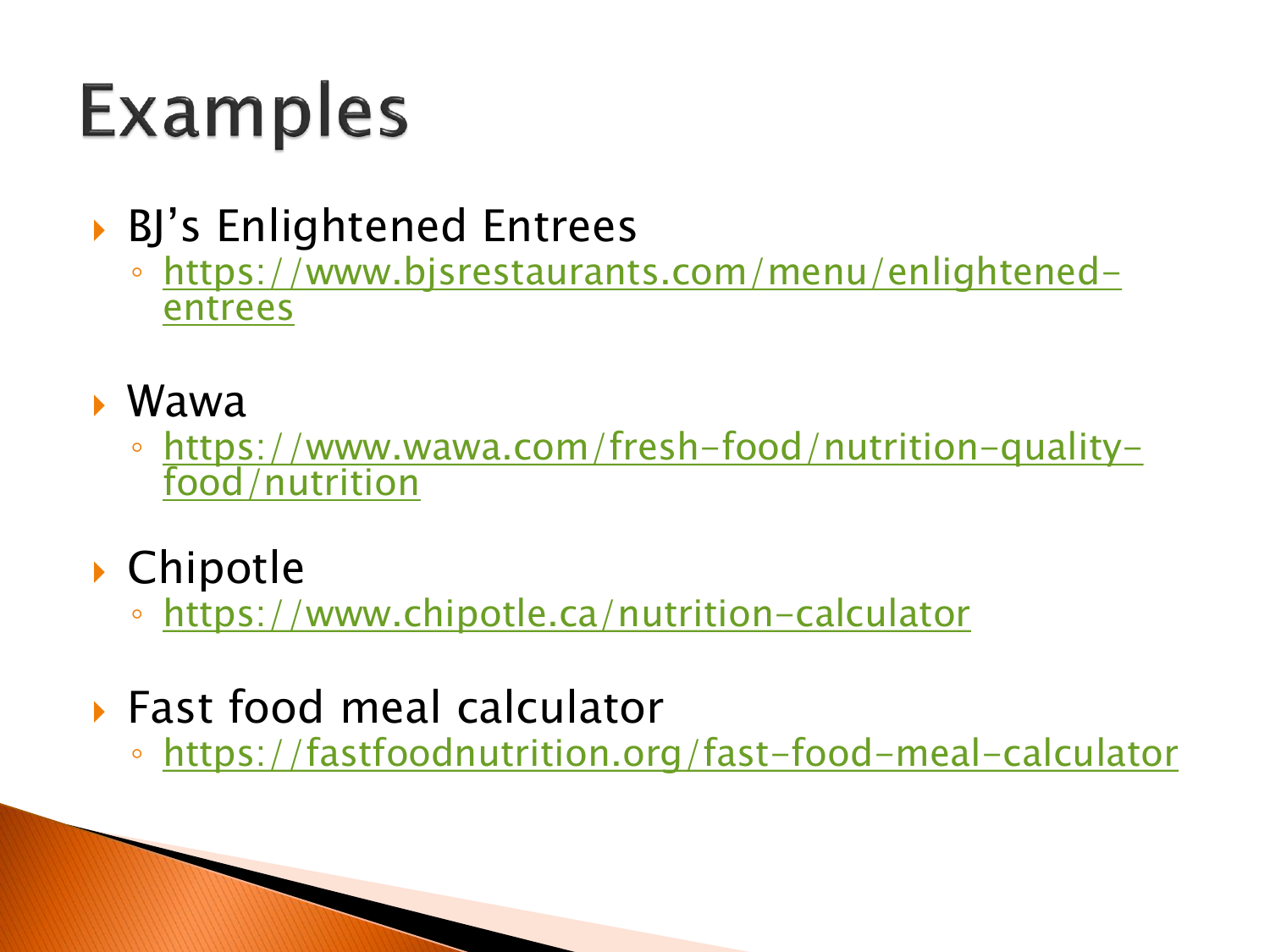## Substitute

**The Comment of Comment of Comment of Comment of Comment of Comment of Comment of Comment of Comment of Comment** 

- Ask for a side salad with dressing on the side to replace fries in a combo meal
- Most restaurants honor requests, so don't be afraid to be assertive!
- Ask menu questions and make special requests to meet your nutritional needs
- These requests can prevent feeling sick after eating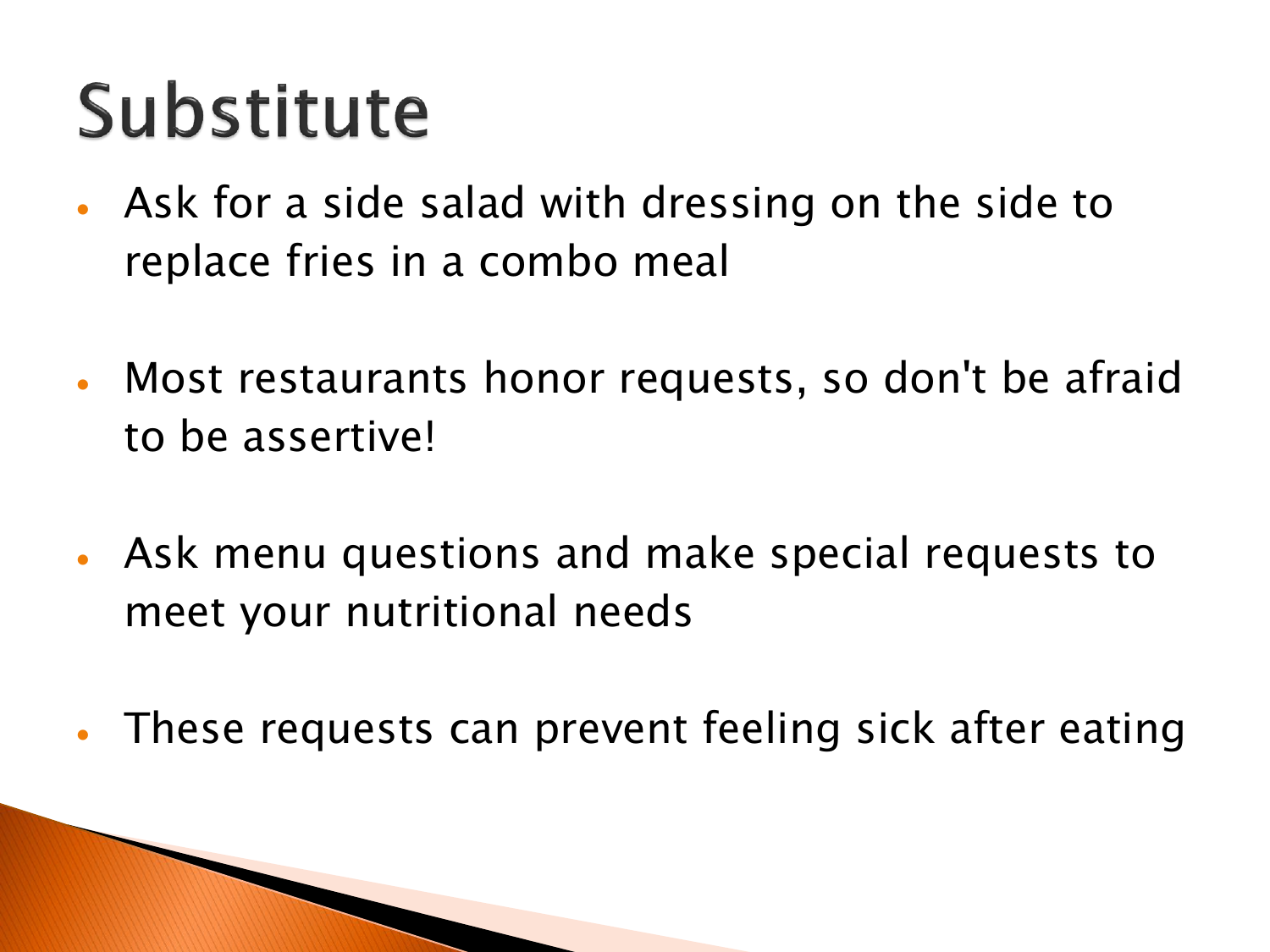### **Portions**

**The Comment of Comment of Comment of Comment of Comment of Comment of Comment of Comment of Comment of Comment of Comment of Comment of Comment of Comment of Comment of Comment of Comment of Comment of Comment of Comment** 

- ▶ Many restaurants serve huge portions and they are definitely not catered to a post-op patient
- ▶ You can expect to eat 3-4 different meals when you order one restaurant meal
- Eye-balling the appropriate portion after surgery takes practice
- ▶ Determine the appropriate amount that you will feel comfortable attempting to eat, and scoop the rest into a to-go box for the following days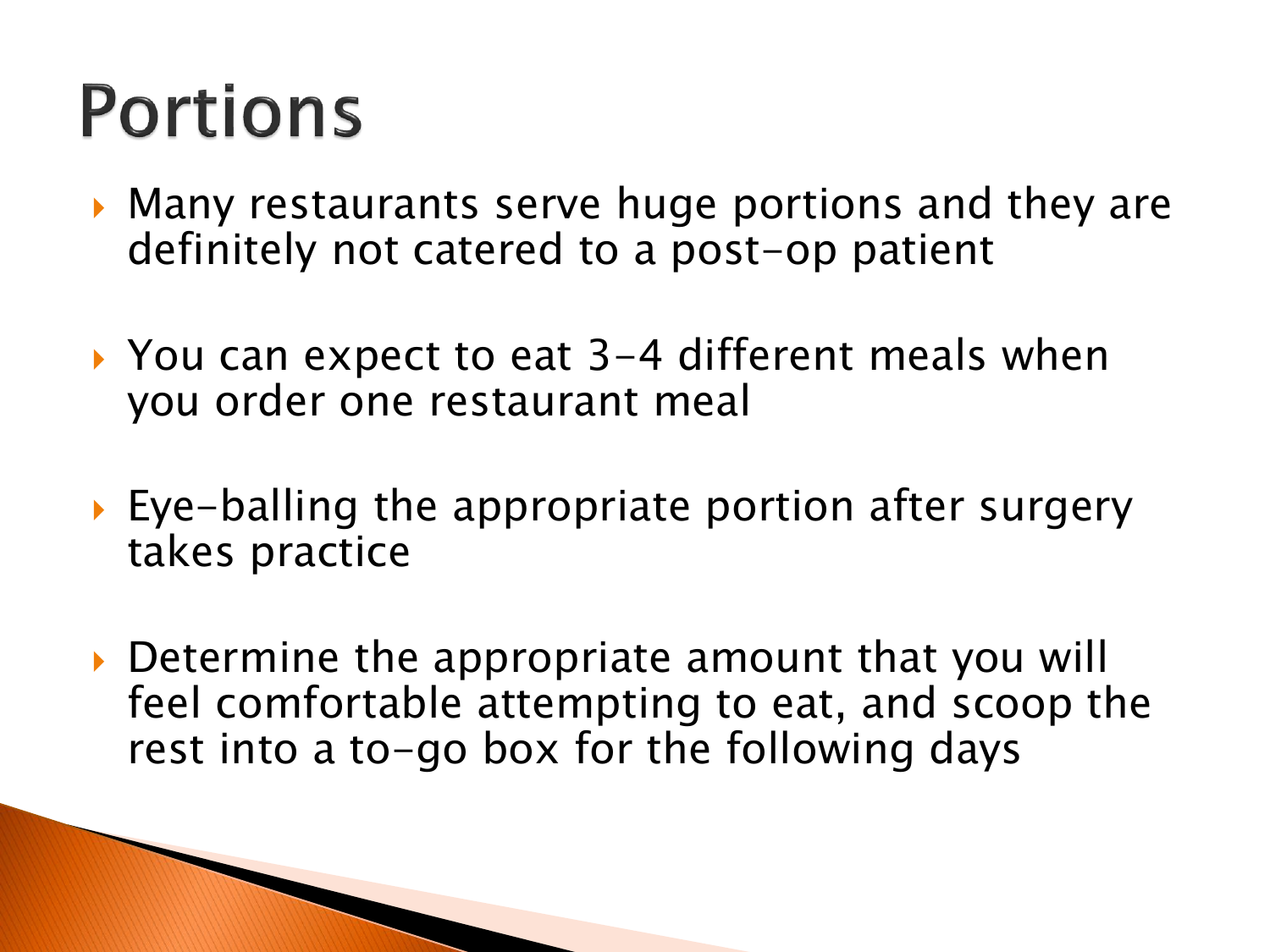#### Pace

- ▶ Focus on your pace of eating
- ▶ Don't show up to the restaurant overly hungry
- It's easy to become distracted when you're out to eat
- ▶ Distracted eating can quickly lead to overeating
- ▶ As always choose protein first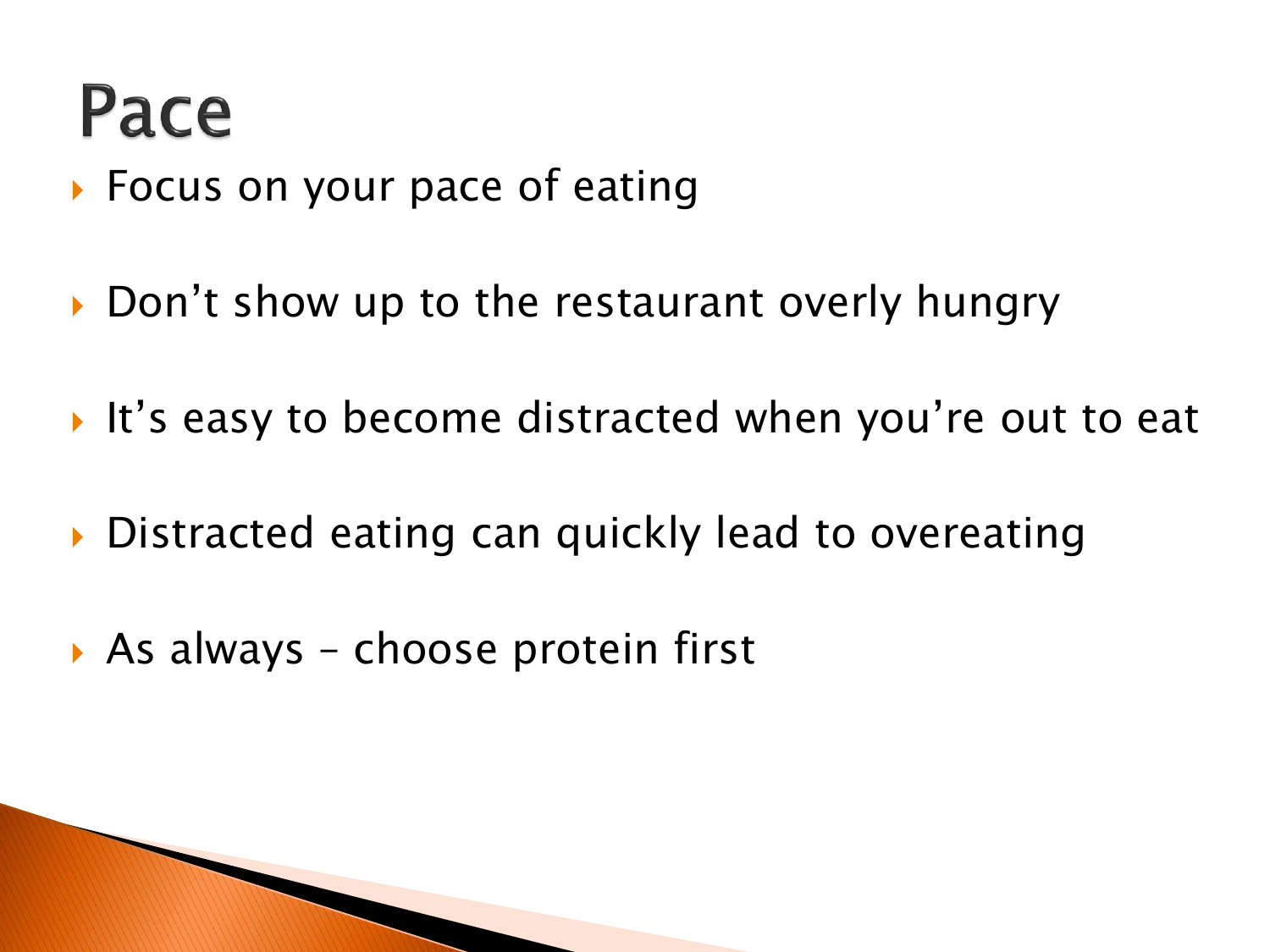#### Pace

- It takes about 20 minutes for your brain to get the message from your stomach that you are no longer hungry
- ▶ Research has proven that fast eaters have a higher risk of weight gain compared to slow eaters
- ▶ Create intentional stopping points to bring awareness to your pace and level of hunger/fullness.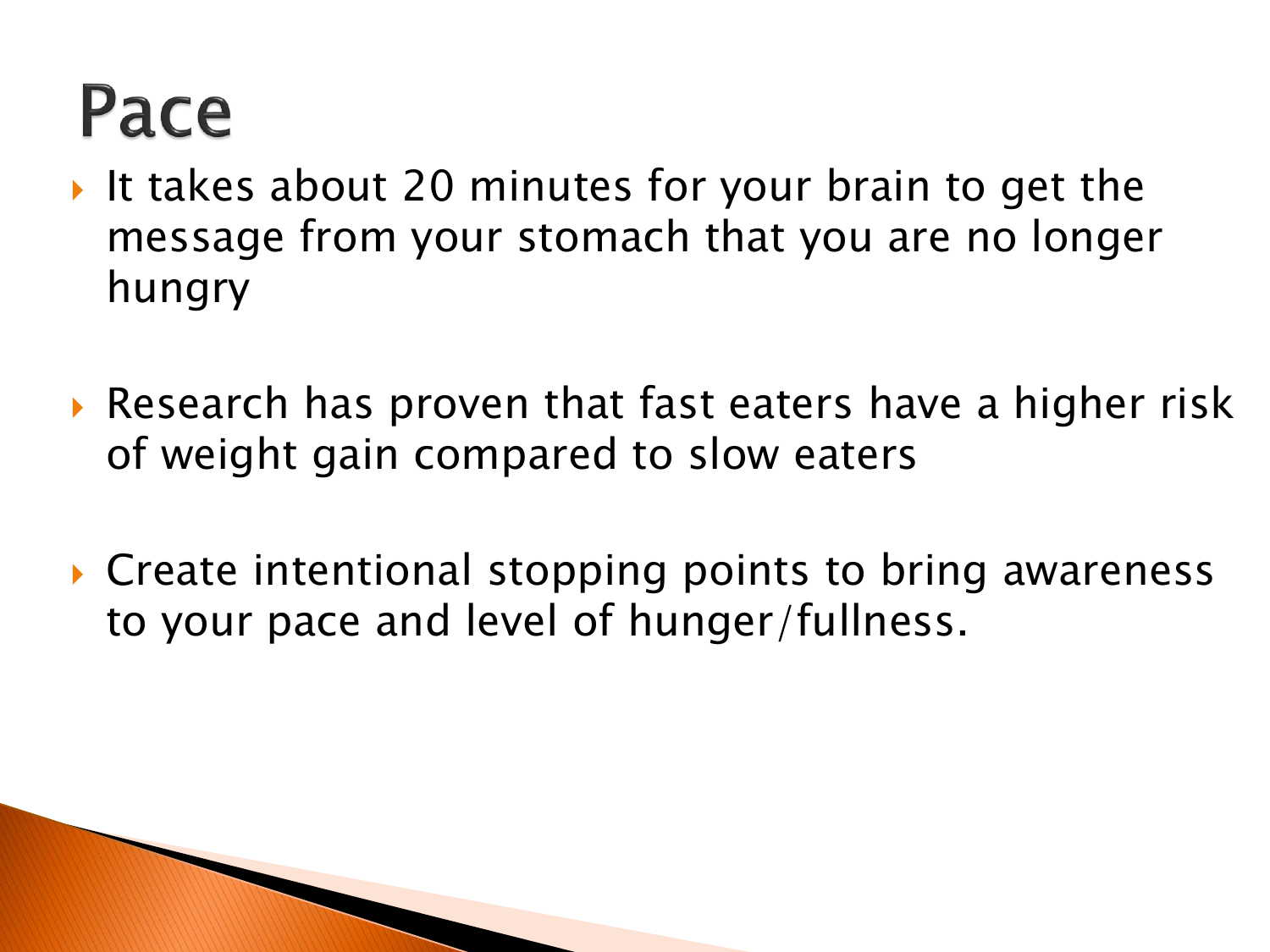#### Research states...

**The Common Seconds** 

- $\blacktriangleright$  Highly successful patients  $=$  >80% of excess body weight lost and maintained for 5 years at least
- $\triangleright$  67% of those who were successful reported they ate protein first
- ▶ 64% of those who were NOT successful reported eating fast food at least weekly
- ▶ 54% of those who were successful reported they ate at a sit-down restaurant at least weekly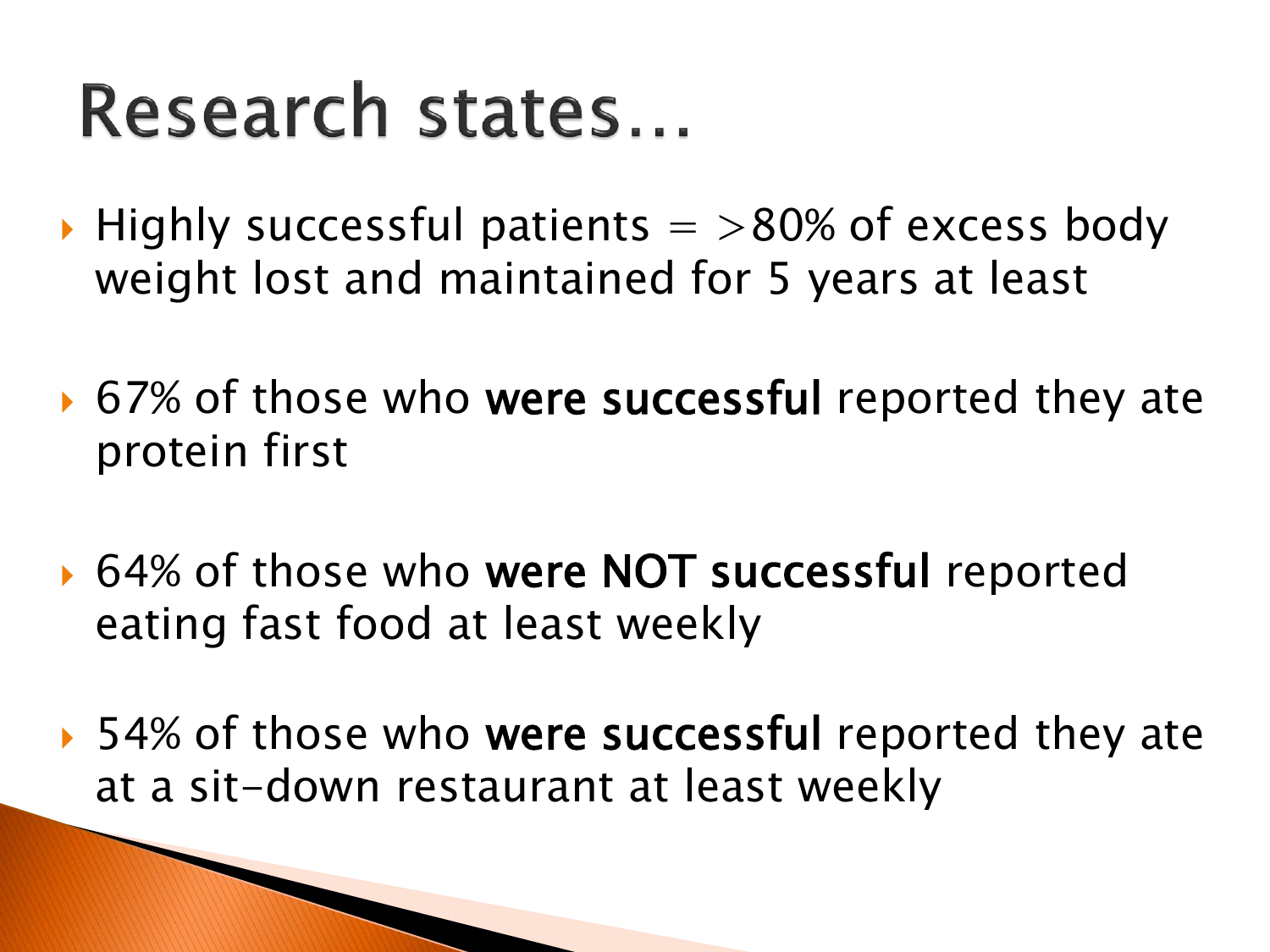#### **Preventing Post-op Weight Regain**

 A fully self-paced online program that to help you either PREVENT, MANAGE or REVERSE post-op weight gain.



http://cassandragolden.com/Post-op-Programs.php